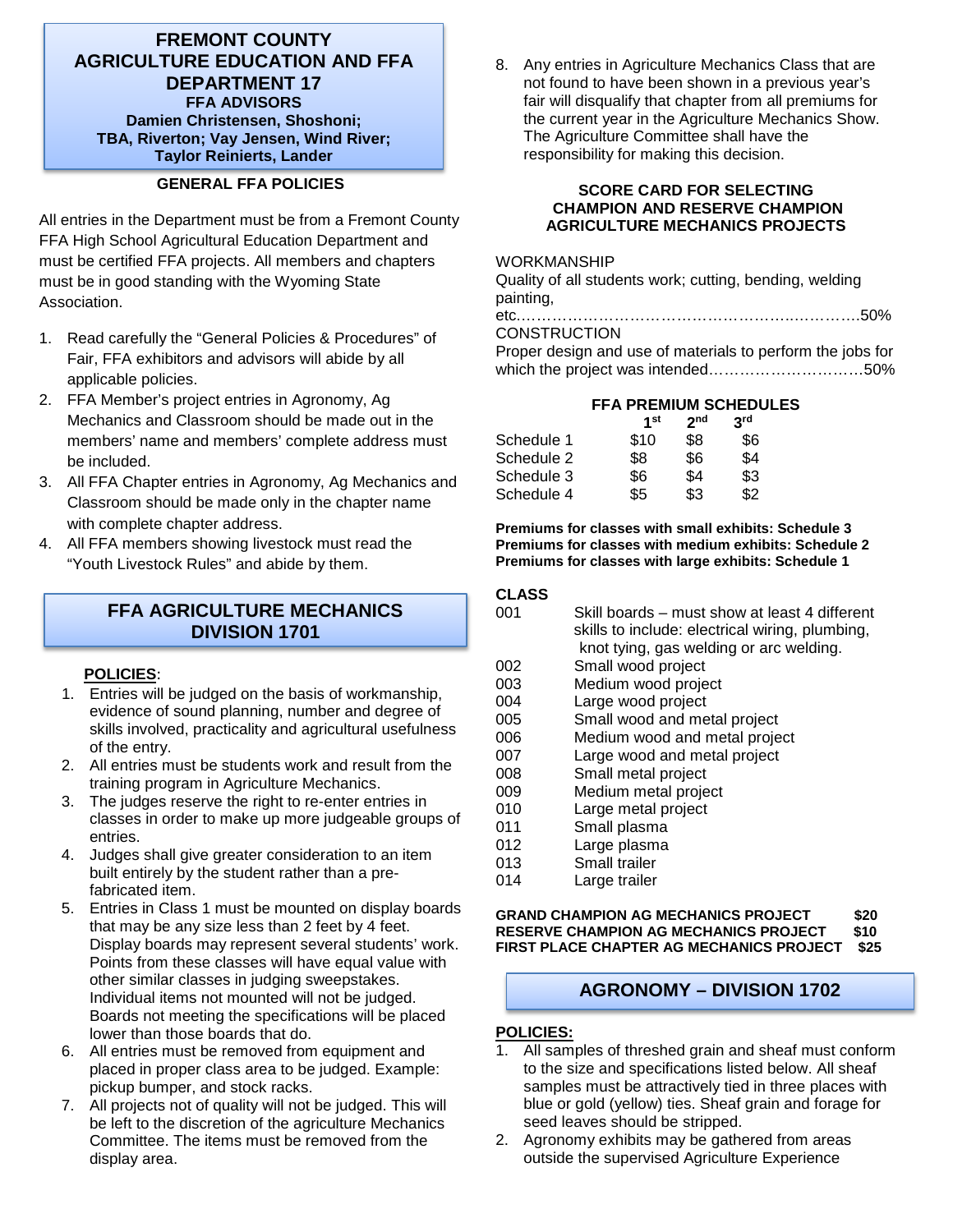Programs, but can be shown once at the Fremont County Fair and State Fair.

- 3. All crop entries prepared and exhibited for competition must have been prepared by the student.
- 4. Appropriate exhibits may be entered in Open Class Competition by the student exhibitor.

#### **FOR ALL AGROMONY CLASSES PREMIUM SCHEDULE 3**

| <b>CLASS</b> |                                                                 |
|--------------|-----------------------------------------------------------------|
| 001          | Common Weeds                                                    |
| 002          | Grasses                                                         |
| 003          | Legumes                                                         |
| 004          | <b>Noxious Weeds</b>                                            |
| 005          | <b>Poisonous Plants</b>                                         |
|              | <b>Sheaf Small Grains</b> (2 1/2 inches in diameter at the butt |
| 006          | Barley (2 row)                                                  |
| 007          | Barley (6 row)                                                  |
| 008          | Oats                                                            |
| 009          | Rye                                                             |
| 010          | Wheat (spring)                                                  |
| 011          | Wheat (winter)                                                  |
|              | Sheaf Forage or Grass for Hay (3 in. diameter at butt)          |
| 012          | Alfalfa                                                         |
| 013          | Brome Grass                                                     |
| 014          | Clover (Alsike)                                                 |
| 015          | Clover (Red)                                                    |
| 016          | Clover (Sweet)                                                  |
| 017          | <b>Crested Wheat Grass</b>                                      |
| 018          | <b>Fescue Grass</b>                                             |
| 019          | <b>Meadow Foxtail</b>                                           |
| 020          | Mixed Grass - Legume                                            |
| 021          | Mixed Grass - 3 or more                                         |
| 022          | Oats for Hay                                                    |
| 023          | <b>Orchard Grass</b>                                            |
| 024          | Red Tops                                                        |
| 025          | <b>Reed Canary Grass</b>                                        |
| 026          | Rye for Hay                                                     |
| 027          | Sanfoin                                                         |
| 028          | Sudan Grass                                                     |
| 029          | Timothy                                                         |
| 030          | Vetch                                                           |
| 031          | <b>Intermediate Wheat Grass</b><br><b>Slender Wheat Grass</b>   |
| 032          |                                                                 |
| 033          | <b>Tall Wheat Grass</b><br>Western Wheat Grass                  |
| 034<br>035   |                                                                 |
|              | Wheat for Hay                                                   |
| <u>butt)</u> | Sheaf Forage or Grass for Seed (2 1/2 in. diameter at           |
| 036          | Alfalfa                                                         |
| 037          | <b>Brome Grass</b>                                              |
| 038          | Clover (Alsike)                                                 |
| 039          | Clover (Red)                                                    |
| 040          | <b>Crested Wheat Grass</b>                                      |
| 041          | <b>Fescue Grass</b>                                             |
| 042          | Meadow Foxtail                                                  |
| 043          | <b>Orchard Grass</b>                                            |
| 044          | <b>Reed Canary Grass</b>                                        |
| 045          | Timothy                                                         |
| 046          | Vetch                                                           |
| 047          | Intermediate Wheat Grass                                        |
|              |                                                                 |

| 048                                             | <b>Slender Wheat Grass</b>                            |  |
|-------------------------------------------------|-------------------------------------------------------|--|
| 049                                             | Tall Wheat Grass                                      |  |
| 050                                             | <b>Western Wheat Grass</b>                            |  |
| 051                                             | Great Northern Beans                                  |  |
| 052                                             | Pinto Beans                                           |  |
|                                                 | <b>Threshed Forage or Grass Seed (2 quarts in 1</b>   |  |
|                                                 | gallon, zip closure plastic bag)                      |  |
| 053                                             | Alfalfa                                               |  |
| 054                                             | <b>Brome Grass</b>                                    |  |
| 055                                             | Clover (Alsike)                                       |  |
| 056                                             | Clover (Red)                                          |  |
| 057                                             | <b>Crested Wheat Grass</b>                            |  |
| 058                                             | <b>Fescue Grass</b>                                   |  |
| 059                                             | <b>Meadow Foxtail</b>                                 |  |
| 060                                             | <b>Orchard Grass</b>                                  |  |
| 061                                             | <b>Reed Canary Grass</b>                              |  |
| 062                                             | Timothy                                               |  |
| 063                                             | Vetch                                                 |  |
| 064                                             | Intermediate Wheat Grass                              |  |
| 065                                             | <b>Slender Wheat Grass</b>                            |  |
| 066                                             | <b>Tall Wheat Grass</b>                               |  |
| 067                                             | <b>Western Wheat Grass</b>                            |  |
| Corn                                            |                                                       |  |
| 068                                             | Corn for Silage (6 stalks)                            |  |
| 069                                             | Shelled Yellow Dent (2 quarts in1                     |  |
|                                                 | gallon, zip lock bag)                                 |  |
| 070                                             |                                                       |  |
|                                                 | Yellow Dent (10 ears)                                 |  |
| Threshed Small Grain (2 quarts in 1 gallon, zip |                                                       |  |
|                                                 |                                                       |  |
| closure bag)                                    |                                                       |  |
| 071                                             | Barley (2 row)                                        |  |
| 072                                             | Barley (6 row)                                        |  |
| 073                                             | Oats                                                  |  |
| 074                                             | Rye                                                   |  |
| 075                                             | Wheat (spring)                                        |  |
| 076                                             | Wheat (winter)                                        |  |
| <b>Potatoes</b>                                 |                                                       |  |
| 077                                             | Red (Market)                                          |  |
| 078                                             | Red (Seed)                                            |  |
| 079                                             | White (Market)                                        |  |
| 080                                             | White (Seed)                                          |  |
| <b>Sugar Beets</b>                              |                                                       |  |
| 081                                             | Single most perfect, topped                           |  |
| 082                                             | 3 most perfect, topped                                |  |
| 083                                             | Single largest, topped                                |  |
| 084                                             | 3 largest, topped                                     |  |
|                                                 | Beans (2 quarts in 1 gallon, zip closure plastic bag) |  |
| 085                                             | <b>Great Northern</b>                                 |  |
| 086                                             | Pinto                                                 |  |
| Hay (12" slice, tied)                           |                                                       |  |
| 087                                             | 1 <sup>st</sup> or 2 <sup>nd</sup> cutting alfalfa    |  |
| 088                                             | Legume - Grass Hay                                    |  |
| 089                                             | Mixed Grass Hay                                       |  |
| 090                                             | Cube Hay (2-1 gallon zip closure bags<br>full)        |  |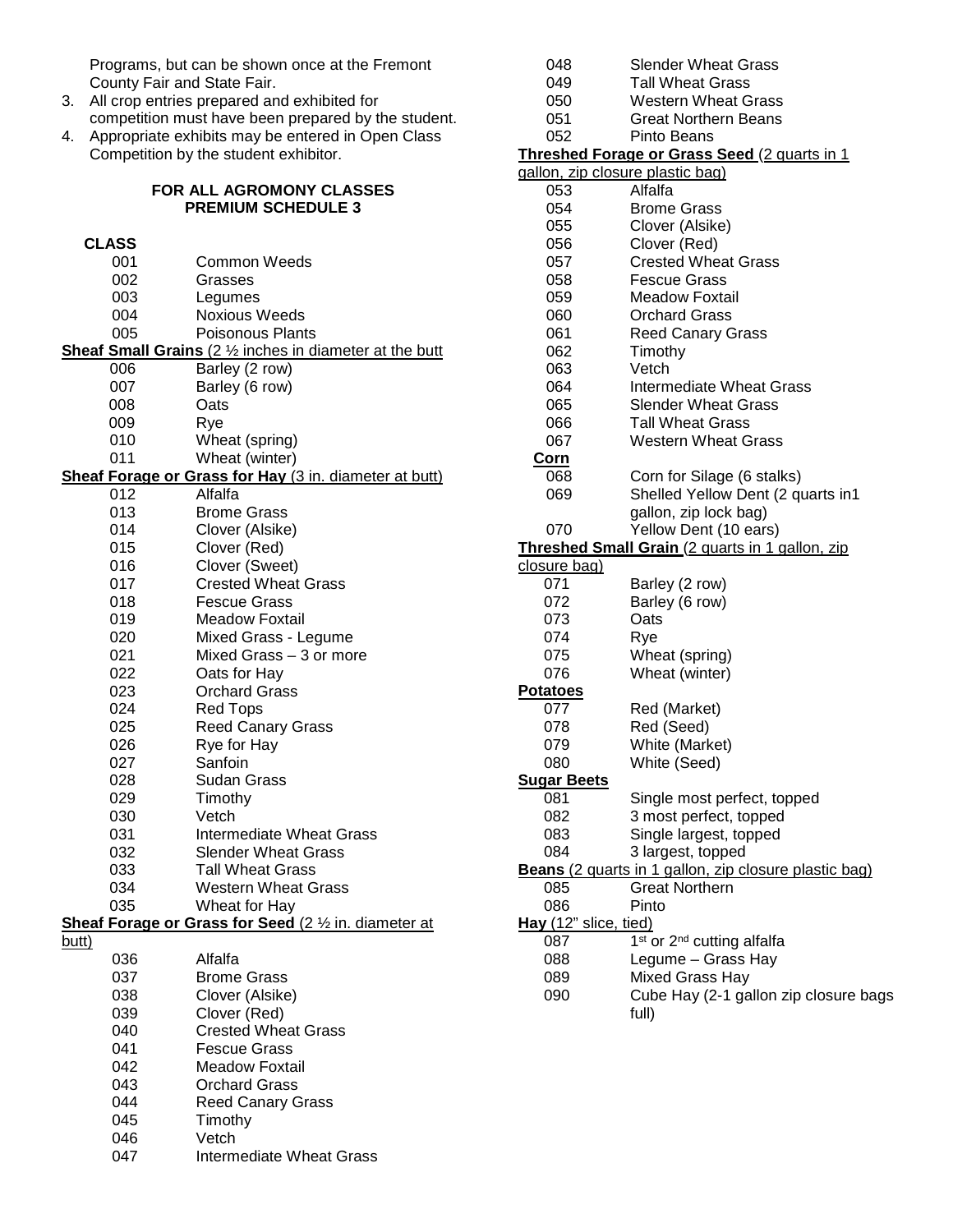# **CLASSROOM – DIVISION 1703**

- 1.A student can show only one notebook and one record book in any one year with the current year's notes being the last entry. Second, third and fourth year notebooks shall contain only the material from the respective year or category, not from the previous year.
- 2.The notebook should be selected and evaluated by the FFA advisor to ensure that top quality notebooks are shown at County Fair. (Classes 017 – 020 must be typed-all information included must be typed; 009 – 016 and 021-024 written)
- 3.The notebook should be classroom notes from classes that are related to Production Agriculture/Agribusiness classes.
- 4.The chapter advisors will sort the classes to ensure that the best class will be presented to the judge and have the option to break classes as needed.

**Score card for judging notebooks as follows:**

| Organization of material30 points |
|-----------------------------------|
|                                   |
|                                   |
|                                   |
|                                   |

## **FOR ALL CLASSROOM CLASSES PREMIUM SCHEDULE 3**

**CLASS**

| 001 | Ag 1 Notebook, typed                  |
|-----|---------------------------------------|
| 002 | Ag 1 Notebook, Written                |
| 003 | Ag 2 Notebook, typed                  |
| 004 | Ag 2 Notebook, written                |
| 005 | Ag 3 Notebook, typed                  |
| 006 | Ag 3 Notebook, written                |
| 007 | Ag 4 Notebook, typed                  |
| 008 | Ag 4 Notebook, written                |
| 009 | Any Other Notebook (Business, Ag      |
|     | Science, etc.)                        |
| 010 | Ag 1 Record Book                      |
| 011 | Ag 2 Record Book                      |
| 012 | Ag 3 Record Book                      |
| 013 | Ag 4 Record Book                      |
| 014 | <b>Chapter Scrapbook</b>              |
| 015 | <b>Chapter Display Board</b>          |
| 016 | <b>Secretary Book</b>                 |
| 017 | <b>Treasurer Book</b>                 |
| 018 | Technology Based Classroom project    |
|     | (Video, PowerPoint, Webpages)         |
|     | *Presentation must be printed out for |
|     | judging purposes.                     |
| 019 | Career Development Event materials    |
|     | compiled by students                  |
|     |                                       |

# **FFA CLASSROOM AWARDS**

#### **BEST CHAPTER SCRAPBOOK AND BEST CHAPTER DISPAY BOARD \$20 CASH AWARD**

#### **FFA Premier Exhibitor**

Each FFA Member will receive points for each Static exhibit entered, and each placing received. The FFA Member with the highest points will be awarded the 2022 FFA Premier Exhibitor Special Award.

## **FFA Premier Chapter**

Each FFA Chapter will receive points for each exhibitor entered, from their chapter as well as Chapter entries. The chapter with the highest points will win the 2022 FFA Premier Chapter Cash Award of \$150.

(A chapter must have a minimum of 10 entries total to win Premier Chapter) (Livestock entries are not included for Premier Awards)

# **FFA SHOWMANSHIP CONTESTS DIVISION 1704**

#### **POLICIES:**

- 1. An eligible member may compete in both FFA and 4-H Showmanship Contests provided livestock identified from the member's respective project is shown.
- 2. Exhibitors are to show their own animal and the animal must be properly entered into the fair.
- 3. Judging criteria will include generally accepted showmanship technique plus fitting.
- 4. Every contestant in showmanship shall be required to wear official FFA dress, except Dairy Cattle, which will allow white pants (species specific)
- 5. Premium schedule 4 is offered for showmanship contests.
- 6. No boars, stallions, dairy bulls, beef bulls, or bucks/billys (goats) will be allowed in any showmanship event. Rams (sheep) may be shown. No lactating animals will be shown, except for dairy animals.

## **FFA SHOWMANSHIP CONTESTS**

|            | <b>CLASS</b> |
|------------|--------------|
| Beef       | 001          |
| Dairy Goat | 002          |
| Horse      | 003          |
| Meat Goat  | 004          |
| Sheep      | 005          |
| Swine      | ററഭ          |

\*Dairy Goat and Meat Goat must have a minimum of 5 in each class for FFA or the 4-H Senior and FFA class will be combined.

For Dairy Cattle, Poultry and Rabbit Showmanship, FFA members will be combined with Senior 4-H members in these three (3) contests. (See Department 18 division 1877)

Reminder: Fremont County Youth Beef Showmanship is a Blow and Go unfitted contest. Unfitted is defined as no compounds used on hair, hooves or skin, clean, dry combed hair is acceptable.